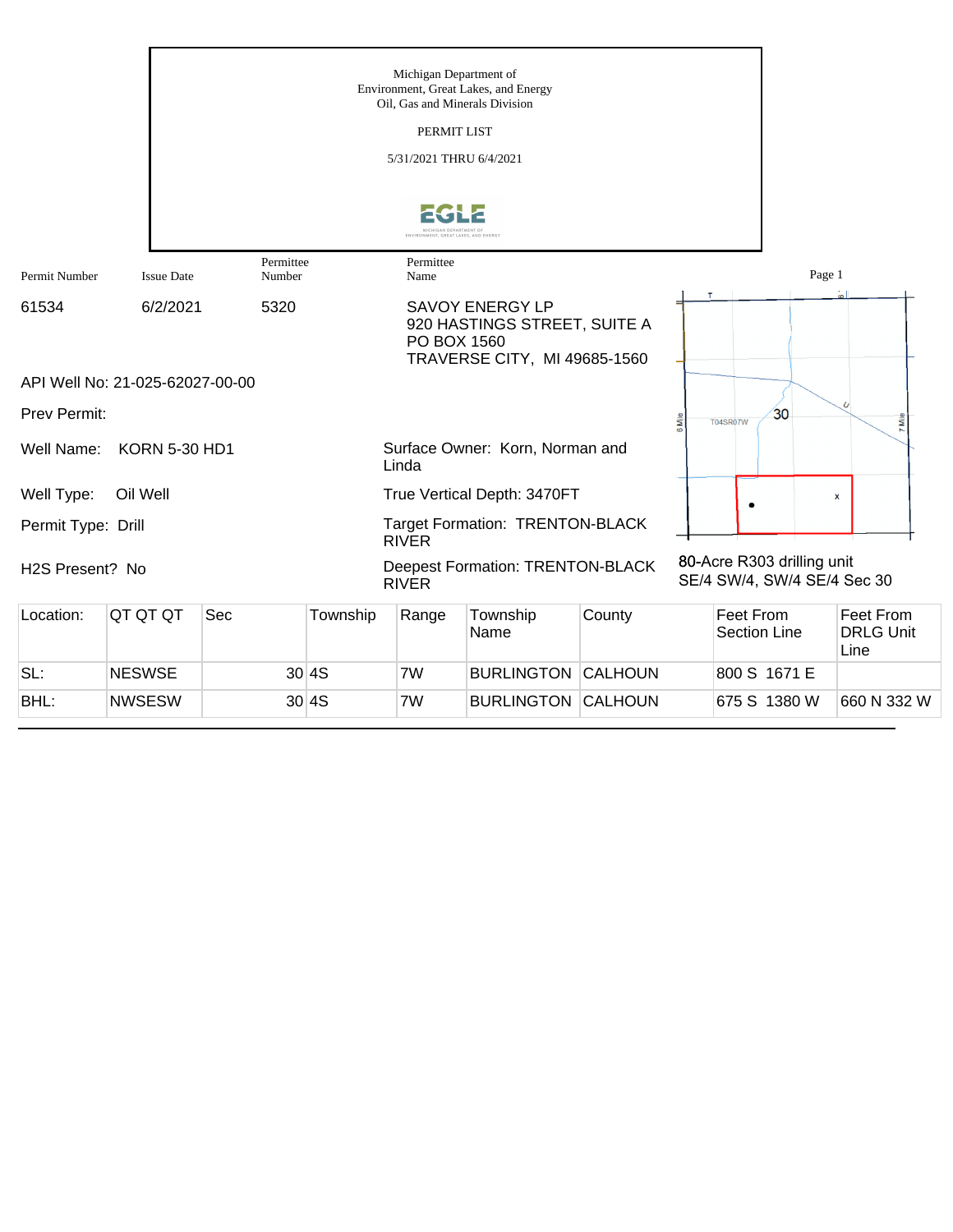Michigan Department of Environment, Great Lakes, and Energy Oil, Gas and Minerals Division

Updated Permits

5/30/2021 THRU 6/5/2021



Permit Number Permittee Number Permittee Name Page 1

**PLUGGING INSTRUCTIONS ISSUED:**

18413 14

D T E GAS COMPANY ONE ENERGY PLAZA, WCB 1782

DETROIT, MI 48226

API Well Number: 21-107-03615-01-00

Well Name: MCGC S-318

Plug Inst. Issue Date: 6/1/2021

| Location | <b>IOT OT OT</b> | <b>Sec</b> Township | Range | Township Name | County          | <b>Feet From Section</b><br>Line | <b>Feet From DRLG</b><br>Unit |
|----------|------------------|---------------------|-------|---------------|-----------------|----------------------------------|-------------------------------|
| ISL:     | <b>ICNSESE</b>   | 25 13N              | 18W   | <b>HINTON</b> | <b>IMECOSTA</b> | 660 S 660 E                      | 1660 S 660 E                  |
| BHL:     | <b>CNSESE</b>    | 25 13N              | 18W   | <b>HINTON</b> | <b>IMECOSTA</b> |                                  |                               |

Comment: App to Re-P&A expires on 6/1/22

. . . . . . . . . . . . . . . . . .

42135 8080

V C P MICHIGAN, LLC

P. O. Box 977 Gaylord, MI 49734

API Well Number: 21-137-42135-00-00

Well Name: WOLF C2-2

Plug Inst. Issue Date: 5/20/2021

| Location | <b>IOT OT OT</b> | <b>Sec</b> Township | Range | Township Name   | County         | <b>Feet From Section</b><br>Line | Feet From DRLG<br>Unit |
|----------|------------------|---------------------|-------|-----------------|----------------|----------------------------------|------------------------|
| ISL:     | <b>INENESW</b>   | 2 I30N              | 1W    | <b>CHARLTON</b> | <b>IOTSEGO</b> | 1518 N 514 E                     | 1518 N 514 E           |
| IBHL:    | <b>INENESW</b>   | 2 I 30 N            | 1W    | <b>CHARLTON</b> | <b>IOTSEGO</b> |                                  |                        |

Comment: App to P&A expires on 5/20/22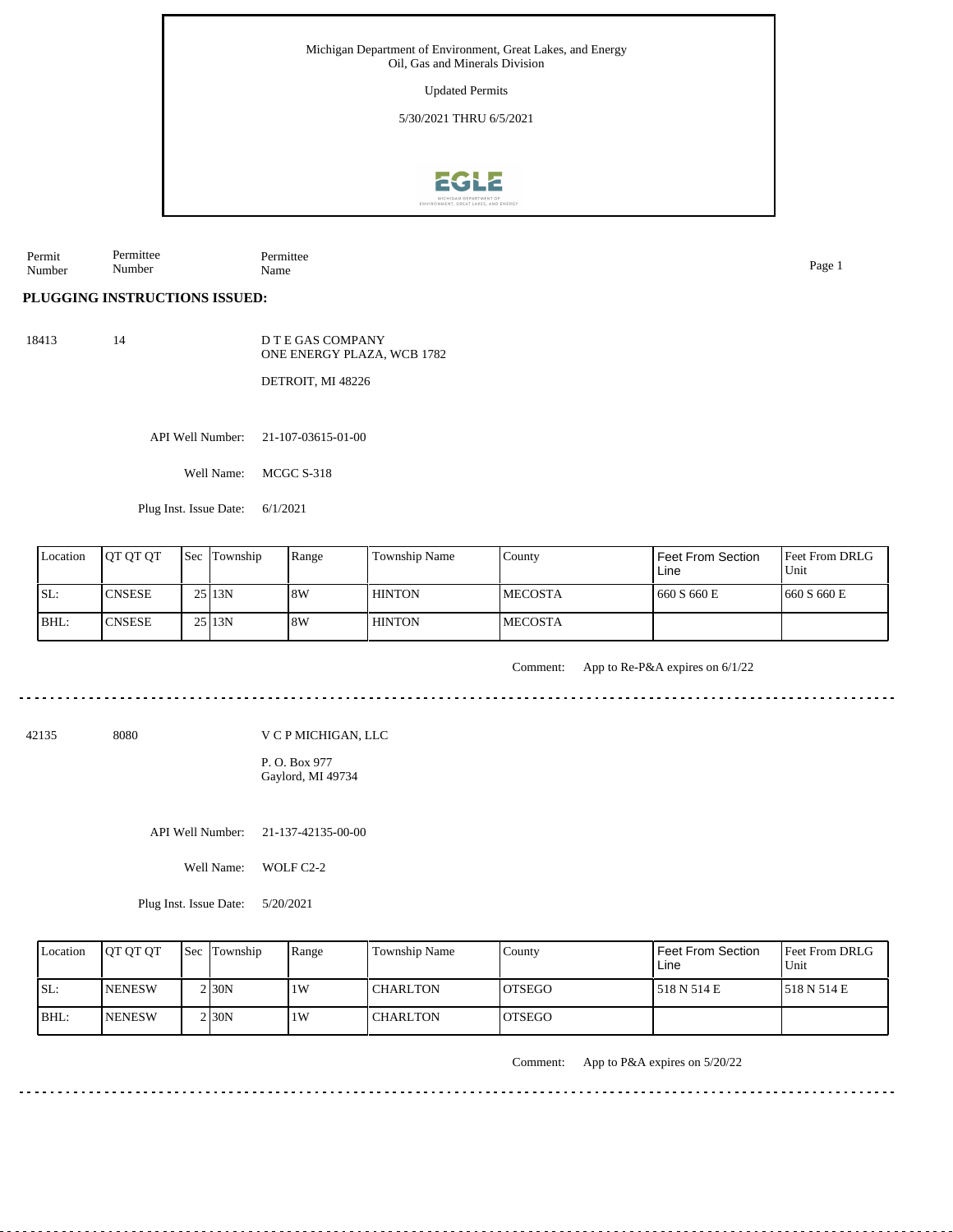Michigan Department of Environment, Great Lakes, and Energy Oil, Gas and Minerals Division Updated Permits 5/31/2021 THRU 6/4/2021**EGLE** 

| Permit<br>Number | Permittee<br>Number | Permittee<br>Name                   | Page 2 |
|------------------|---------------------|-------------------------------------|--------|
| 42136            | 8080                | V C P MICHIGAN, LLC                 |        |
|                  |                     | P.O. Box 977<br>Gaylord, MI 49734   |        |
|                  |                     | API Well Number: 21-137-42136-00-00 |        |
|                  | Well Name:          | WOLF D1-2                           |        |

Plug Inst. Issue Date: 5/20/2021

| Location | <b>IOT OT OT</b> | <b>Sec Township</b> | Range | Township Name | County         | Feet From Section<br>Line | <b>Feet From DRLG</b><br>Unit |
|----------|------------------|---------------------|-------|---------------|----------------|---------------------------|-------------------------------|
| SL:      | <b>NESWSW</b>    | 2 <sub>30</sub> N   | 1W    | I CHARLTON    | IOTSEGO        | 873 S 907 W               | 1437 N 409 E                  |
| BHL:     | <b>NESWSW</b>    | $2$ <sub>30</sub> N | 1W    | l CHARLTON    | <b>IOTSEGO</b> |                           |                               |

<u>. . . . . . . . . . . . . .</u>

Comment: App to P&A expires on 5/20/22

42137 8080

V C P MICHIGAN, LLC

P. O. Box 977 Gaylord, MI 49734

API Well Number: 21-137-42137-00-00

Well Name: WOLF D2-2

Plug Inst. Issue Date: 5/20/2021

| Location | <b>IOT OT OT</b> | <b>Sec Township</b> | Range | <b>Township Name</b> | Countv         | Feet From Section<br>Line | <b>Feet From DRLG</b><br>Unit |
|----------|------------------|---------------------|-------|----------------------|----------------|---------------------------|-------------------------------|
| SL:      | <b>INESESW</b>   | 2 I 30 N            | 1 W   | <b>CHARLTON</b>      | <b>IOTSEGO</b> | 1 676 S 566 E             | 1635 N 566 E                  |
| IBHL:    | <b>INESESW</b>   | 2 I 30 N            | 1W    | <b>CHARLTON</b>      | <b>LOTSEGO</b> |                           |                               |

Comment: App to P&A expires on 5/20/22

. . . . . . . . . . . . . . . . . . . .

<u>. . . . . . . . . . . . . . . . .</u>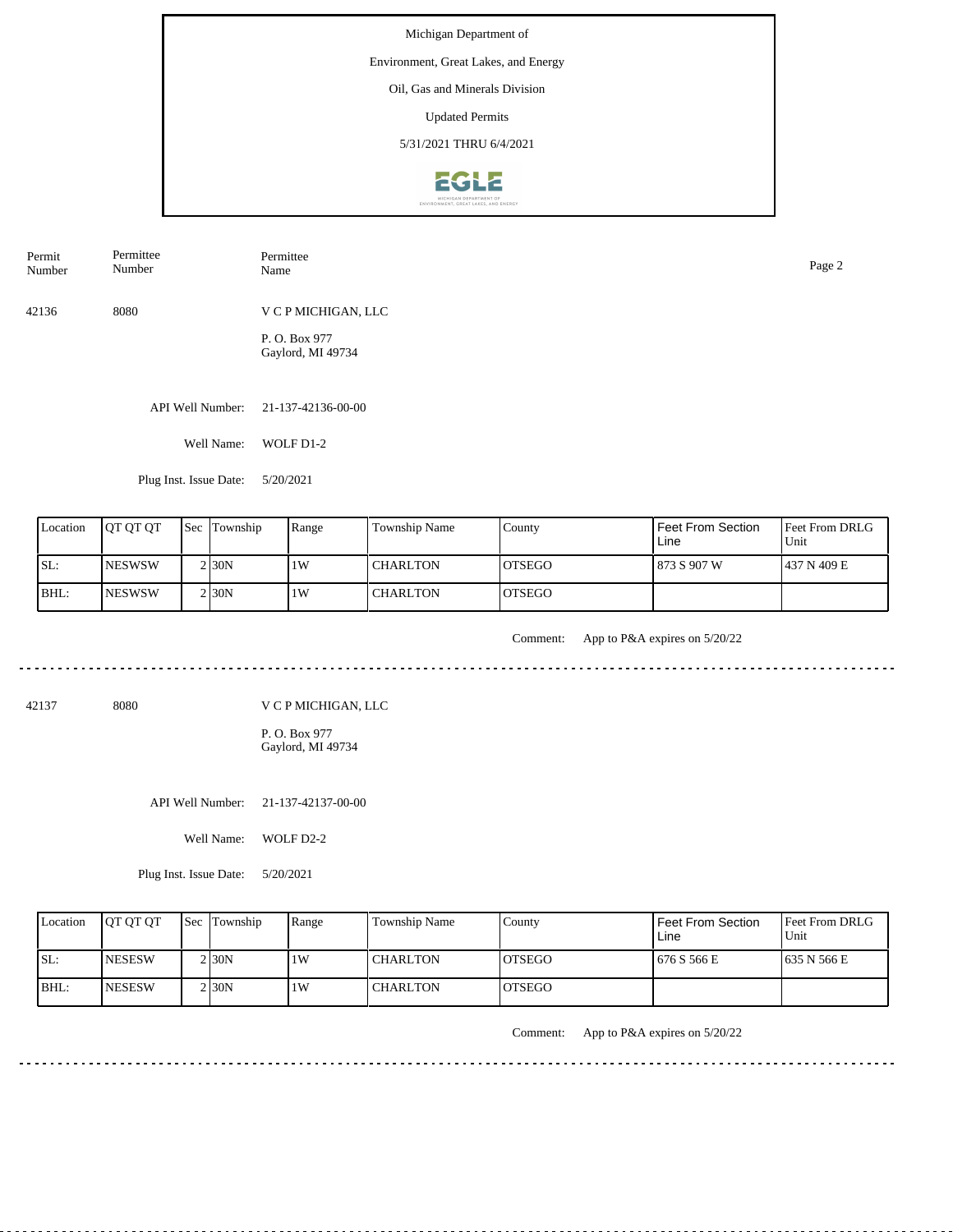Michigan Department of Environment, Great Lakes, and Energy Oil, Gas and Minerals Division Updated Permits 5/31/2021 THRU 6/4/2021**EGLE** 

| Permit<br>Number | Permittee<br>Number | Permittee<br>Name                 | Page 3 |
|------------------|---------------------|-----------------------------------|--------|
| 42138            | 8080                | V C P MICHIGAN, LLC               |        |
|                  |                     | P.O. Box 977<br>Gaylord, MI 49734 |        |
|                  | API Well Number:    | 21-137-42138-01-00                |        |
|                  | Well Name:          | WOLF C1-2                         |        |

Plug Inst. Issue Date: 5/20/2021

| Location | <b>IOT OT OT</b> | <b>Sec Township</b> | Range | Township Name | County         | Feet From Section<br>Line | Feet From DRLG<br>Unit |
|----------|------------------|---------------------|-------|---------------|----------------|---------------------------|------------------------|
| SL:      | <b>NENWSW</b>    | $2$ <sub>30</sub> N | 1W    | l CHARLTON    | IOTSEGO        | 529 N 838 W               | 1529 N 479 E           |
| BHL:     | <b>NENWSW</b>    | $2$ <sub>30</sub> N | 1W    | l CHARLTON    | <b>IOTSEGO</b> |                           |                        |

. . . . . . . . . . . . . . . .

Comment: App to P&A expires on 5/20/22

42544 8080

V C P MICHIGAN, LLC

P. O. Box 977 Gaylord, MI 49734

API Well Number: 21-137-42544-00-00

Well Name: BROWN 1-12

True Vertical Depth: 6097

Plug Inst. Issue Date: 5/20/2021

| Location | <b>IOT OT OT</b> | <b>Sec Township</b> | Range | Township Name   | County         | Feet From Section<br>Line | <b>Feet From DRLG</b><br>Unit |
|----------|------------------|---------------------|-------|-----------------|----------------|---------------------------|-------------------------------|
| ISL:     | <b>INENWNW</b>   | $2$  30N            | 1W    | <b>CHARLTON</b> | <b>IOTSEGO</b> | 550 N 800 W               |                               |
| BHL:     | <b>ISENWNW</b>   | $2$ 30N             | 1W    | <b>CHARLTON</b> | <b>OTSEGO</b>  | 968 N 783 W               | 1968 N 507 E                  |

Comment: App to P&A expires on 5/20/22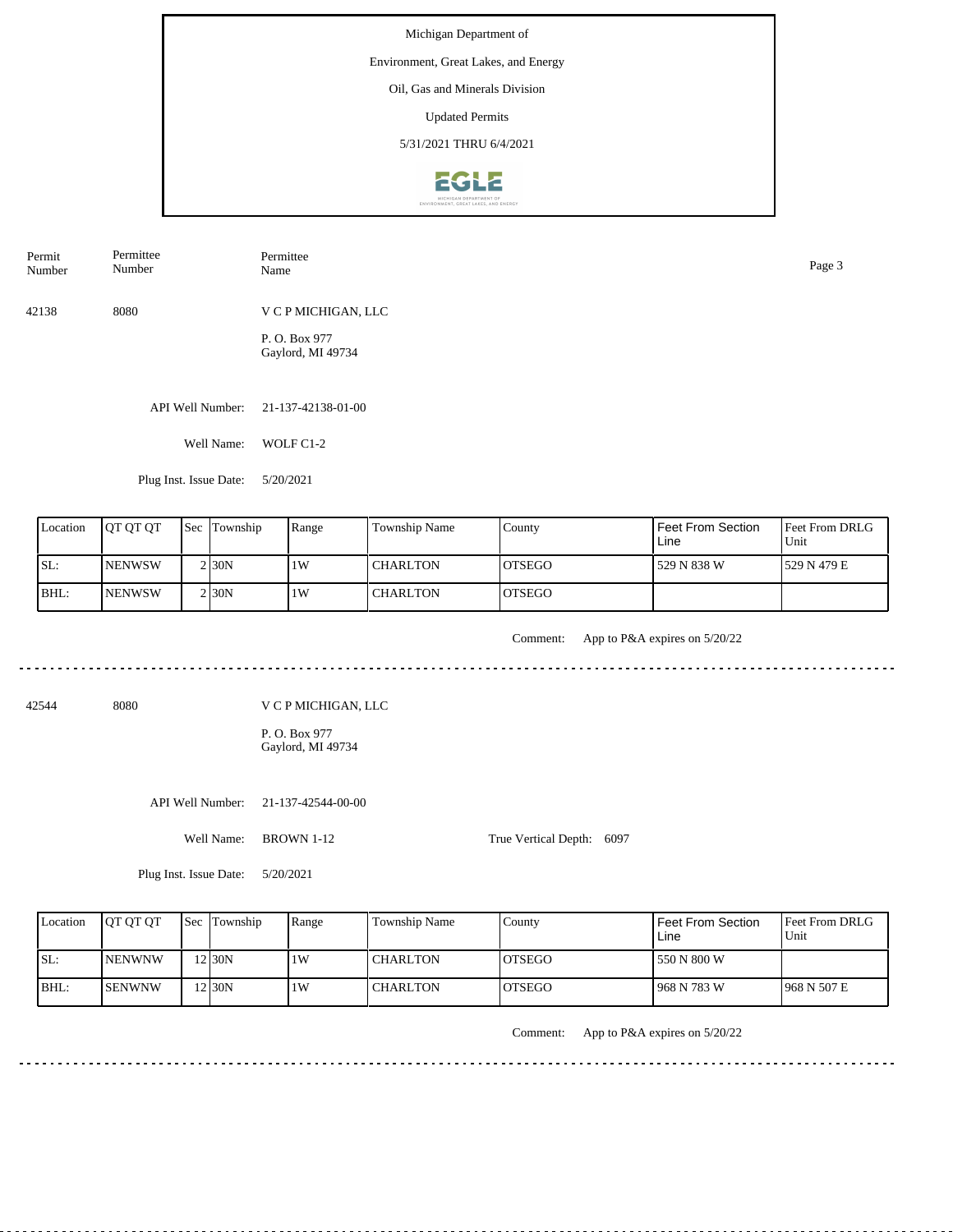#### Environment, Great Lakes, and Energy

# Oil, Gas and Minerals Division

Updated Permits

5/31/2021 THRU 6/4/2021



50097 5312 PAXTON RESOURCES LLC Permit Number Permittee Number Permittee Name Page 4

> 132 N OTSEGO AVE GAYLORD, MI 49735

API Well Number: 21-137-50097-00-00

Well Name: BLUELITE C1-11

Plug Inst. Issue Date: 6/1/2021

| Location | <b>OT OT OT</b> | <b>Sec Township</b> | Range | Township Name | County         | Feet From Section<br>Line | Feet From DRLG<br>Unit |
|----------|-----------------|---------------------|-------|---------------|----------------|---------------------------|------------------------|
| SL:      | <b>INWNWSW</b>  | $1$ <sub>30</sub> N | 3W    | l BAGLEY      | IOTSEGO        | 428 N 341 W               | 1428 N 341 W           |
| BHL:     | <b>INWNWSW</b>  | 1 30N               | 3W    | l BAGLEY      | <b>IOTSEGO</b> |                           |                        |

<u>. . . . . . . . .</u>

Comment: App to P&A expires on 6/1/22

. . . . . . . . . . . . . . . . . .

56139 4605

SCHMUDE OIL INC 2150 S AIRPORT RD WEST SUITE B PO BOX 1008 TRAVERSE CITY, MI 49685-1008

API Well Number: 21-055-56139-00-00

Well Name: PLOSHCHANSKY 9-20 HD

True Vertical Depth: 5848

Plug Inst. Issue Date: 6/3/2021

| Location | <b>IOT OT OT</b> | <b>Sec</b> Township | Range | Township Name | County                 | l Feet From Section<br>Line | <b>Feet From DRLG</b><br>Unit |
|----------|------------------|---------------------|-------|---------------|------------------------|-----------------------------|-------------------------------|
| ISL:     | <b>NENESE</b>    | 20 <sub>25N</sub>   | 12W   | <b>GRANT</b>  | <b>IGRAND TRAVERSE</b> | 12156 S 133 E               |                               |
| BHL:     | <b>INWNWSE</b>   | 20 <sub>25N</sub>   | 12W   | <b>GRANT</b>  | <b>IGRAND TRAVERSE</b> | 12124 S 2170 E              | 1486 N 482 W                  |

Comment: App to P&A expires on 6/3/22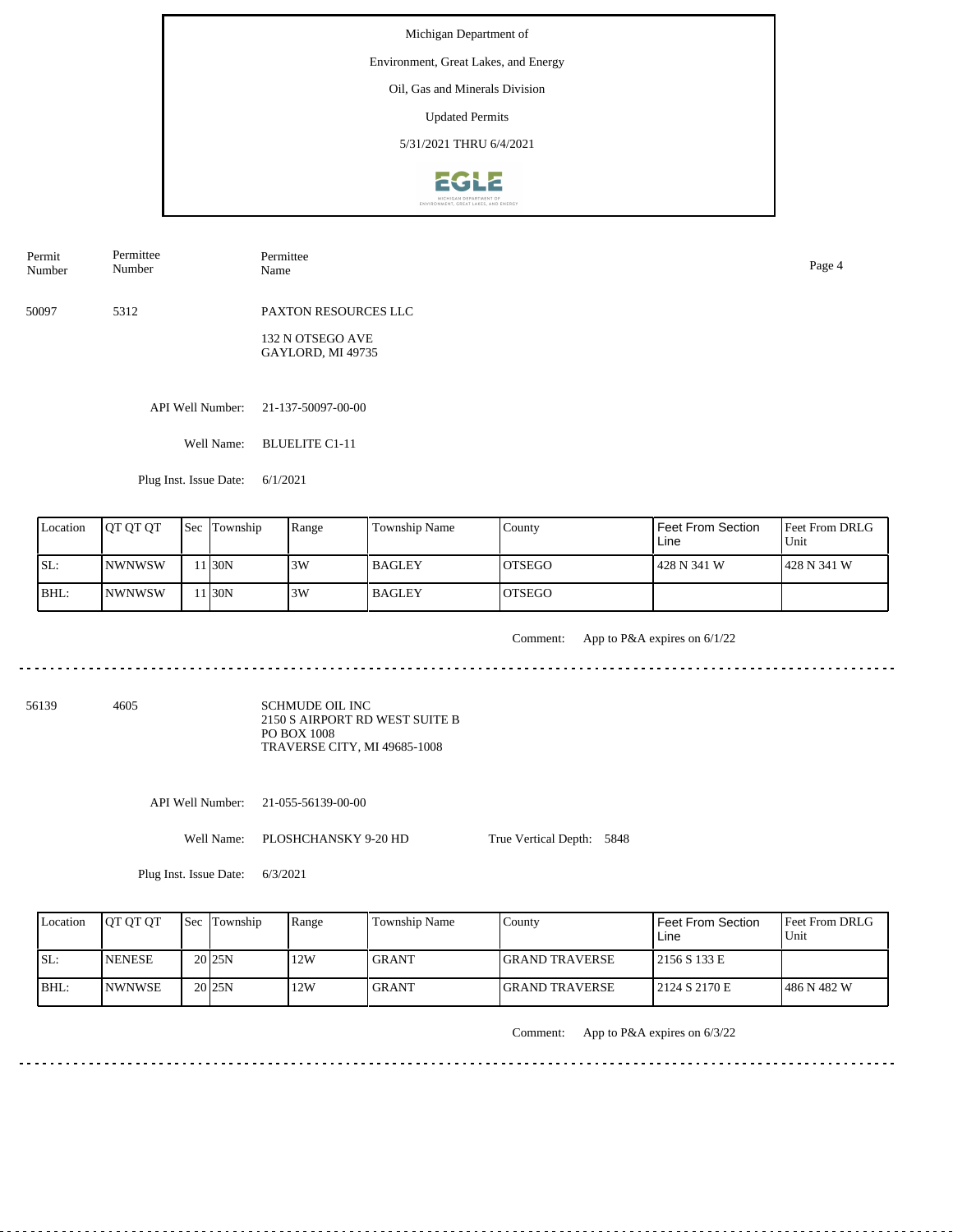Environment, Great Lakes, and Energy

# Oil, Gas and Minerals Division

Updated Permits

5/31/2021 THRU 6/4/2021



57136 6361 RIVERSIDE ENERGY MICHIGAN LLC 10691 EAST CARTER ROAD SUITE 201 TRAVERSE CITY, MI 49684 Permit Number Permittee Number Permittee Name Page 5

API Well Number: 21-007-57136-00-00

Well Name: THIBAULT D3-23

Plug Inst. Issue Date: 5/28/2021

| Location | <b>IOT OT OT</b> | <b>Sec Township</b> | Range | Township Name | County        | <b>Feet From Section</b><br>Line | <b>Feet From DRLG</b><br>l Unit |
|----------|------------------|---------------------|-------|---------------|---------------|----------------------------------|---------------------------------|
| ISL:     | ISWSWSE          | 23 30N              | 7E    | I WILSON      | <b>ALPENA</b> | 345 S 2000 E                     | 1345 S 637 W                    |
| BHL:     | ISWSWSE          | $23$ 30N            | 7E    | WILSON        | <b>ALPENA</b> |                                  |                                 |

<u>. . . . . . . . .</u>

Comment: App to P&A expires on 6/1/22

57333 6361

RIVERSIDE ENERGY MICHIGAN LLC 10691 EAST CARTER ROAD SUITE 201 TRAVERSE CITY, MI 49684

API Well Number: 21-007-57333-00-00

Well Name: MONTIE A4-26

Plug Inst. Issue Date: 5/28/2021

| Location | <b>OT OT OT</b> | <b>Sec</b> Township | Range | Township Name | County        | Feet From Section<br>Line | Feet From DRLG<br>Unit |
|----------|-----------------|---------------------|-------|---------------|---------------|---------------------------|------------------------|
| ISL:     | <b>INENENE</b>  | 26 <sub>30</sub> N  | 7E    | <b>WILSON</b> | <b>ALPENA</b> | 555 N 560 E               | 1555 N 560 E           |
| BHL:     | <b>INENENE</b>  | 26 <sub>130</sub> N | 7E    | <b>WILSON</b> | <b>ALPENA</b> |                           |                        |

Comment: App to P&A expires on 6/1/22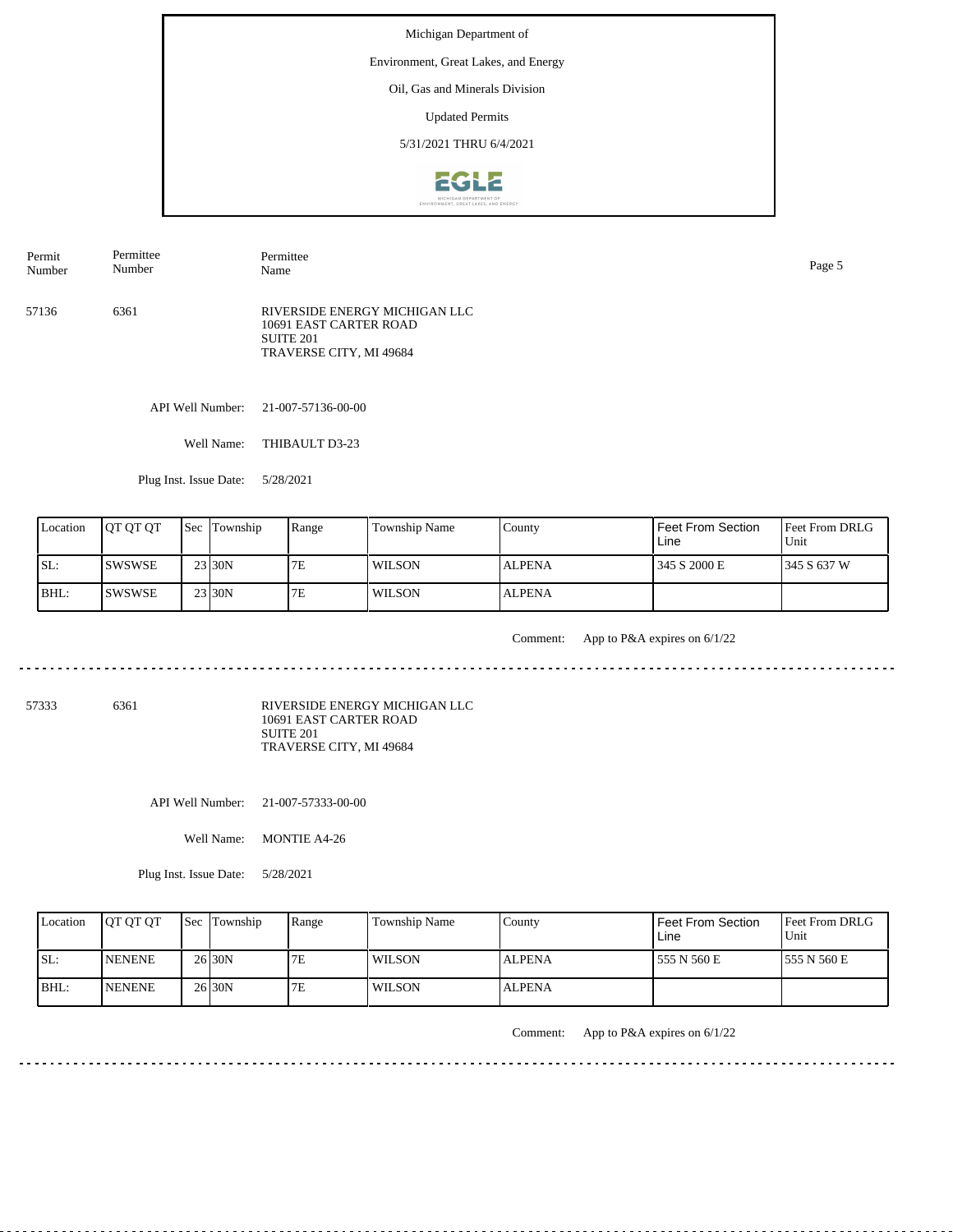Environment, Great Lakes, and Energy

# Oil, Gas and Minerals Division

Updated Permits

5/31/2021 THRU 6/4/2021



57982 6361 RIVERSIDE ENERGY MICHIGAN LLC 10691 EAST CARTER ROAD SUITE 201 TRAVERSE CITY, MI 49684 Permit Number Permittee Number Permittee Name Page 6

API Well Number: 21-007-57982-00-00

Well Name: KITTER D4-23

Plug Inst. Issue Date: 5/28/2021

| Location | <b>IOT OT OT</b> | <b>Sec</b> Township | Range | Township Name | County        | Feet From Section<br>Line | <b>Feet From DRLG</b><br>Unit |
|----------|------------------|---------------------|-------|---------------|---------------|---------------------------|-------------------------------|
| ISL:     | <b>SESESE</b>    | $23$ 30N            | 7E    | WILSON        | <b>ALPENA</b> | 335 S 460 E               | 1335 S 460 E                  |
| BHL:     | <b>SESESE</b>    | 23 30N              | 7E    | l WILSON      | <b>ALPENA</b> |                           |                               |

<u>. . . . . . . .</u>

Comment: App to P&A expires on 6/1/22

<u>. . . . . . . .</u>

58014 6361

RIVERSIDE ENERGY MICHIGAN LLC 10691 EAST CARTER ROAD SUITE 201 TRAVERSE CITY, MI 49684

API Well Number: 21-007-58014-00-00

Well Name: GENTRY B3-26

Plug Inst. Issue Date: 5/28/2021

| Location | <b>OT OT OT</b> | <b>Sec</b> Township | Range | Township Name | County        | Feet From Section<br>Line | <b>Feet From DRLG</b><br>Unit |
|----------|-----------------|---------------------|-------|---------------|---------------|---------------------------|-------------------------------|
| SL:      | <b>INESWNE</b>  | 26 30N              | 7Е    | <b>WILSON</b> | <b>ALPENA</b> | 1960 N 1775 E             | 1702 S 460 E                  |
| BHL:     | <b>INESWNE</b>  | 26 30N              | 7Ε    | <b>WILSON</b> | <b>ALPENA</b> |                           |                               |

Comment: App to P&A expires on 6/1/22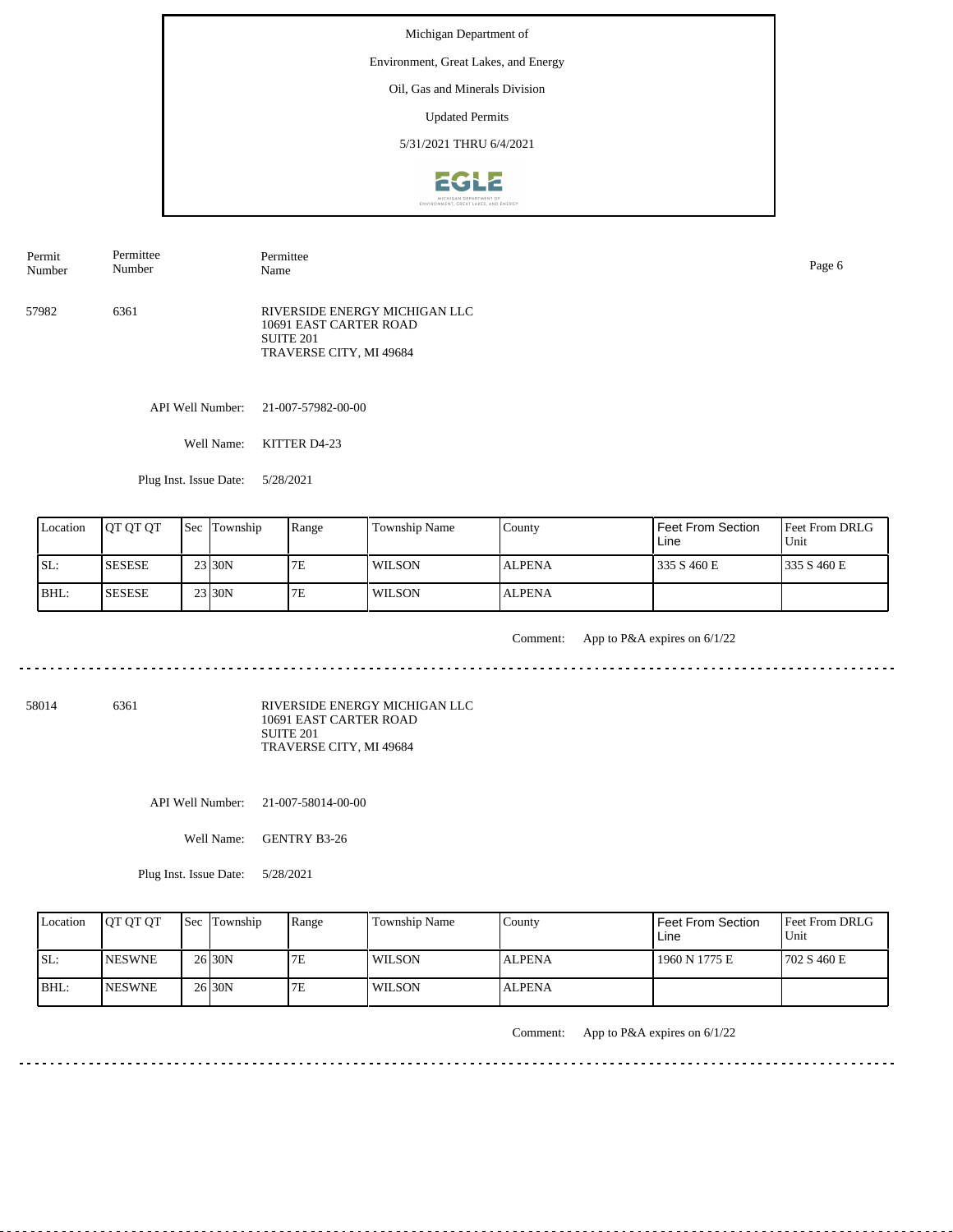#### Environment, Great Lakes, and Energy

# Oil, Gas and Minerals Division

Updated Permits

5/31/2021 THRU 6/4/2021



| Permit<br>Number | Permittee<br>Number | Permittee<br>Name                     | Page 7 |
|------------------|---------------------|---------------------------------------|--------|
| 58738            | 5312                | <b>PAXTON RESOURCES LLC</b>           |        |
|                  |                     | 132 N OTSEGO AVE<br>GAYLORD, MI 49735 |        |

API Well Number: 21-137-58738-00-00

Well Name: AUSTIN D1-12

Plug Inst. Issue Date: 6/1/2021

| Location | <b>IOT OT OT</b> | <b>Sec</b> Township | Range | Township Name | County         | Feet From Section<br>Line | <b>Feet From DRLG</b><br>l Unit |
|----------|------------------|---------------------|-------|---------------|----------------|---------------------------|---------------------------------|
| ISL:     | ISESWSW          | $2$ 31N             | 3W    | LIVINGSTON    | <b>IOTSEGO</b> | 484 S 959 W               |                                 |
| BHL:     | ISESWSW          | $2$ 31N             | 3W    | LIVINGSTON    | <b>OTSEGO</b>  |                           |                                 |

. . . . . . . . . . . .

Comment: App to P&A expires on 6/1/22

60248 5312

PAXTON RESOURCES LLC

132 N OTSEGO AVE GAYLORD, MI 49735

API Well Number: 21-137-60248-00-00

Well Name: HIGGINS B3-14

Plug Inst. Issue Date: 6/1/2021

| Location | <b>IOT OT OT</b> | <b>Sec Township</b> | Range | Township Name     | County  | l Feet From Section<br>Line | Feet From DRLG<br>Unit |
|----------|------------------|---------------------|-------|-------------------|---------|-----------------------------|------------------------|
| ISL:     | <b>INESWNE</b>   | 4 <sub>31N</sub>    | 3W    | <b>LIVINGSTON</b> | IOTSEGO | 1659 N 1732 E               | 1346 N 892 W           |
| IBHL:    | <b>INESWNE</b>   | 4 31N               | 3W    | <b>LIVINGSTON</b> | IOTSEGO |                             |                        |

Comment: App to P&A expires on 6/1/22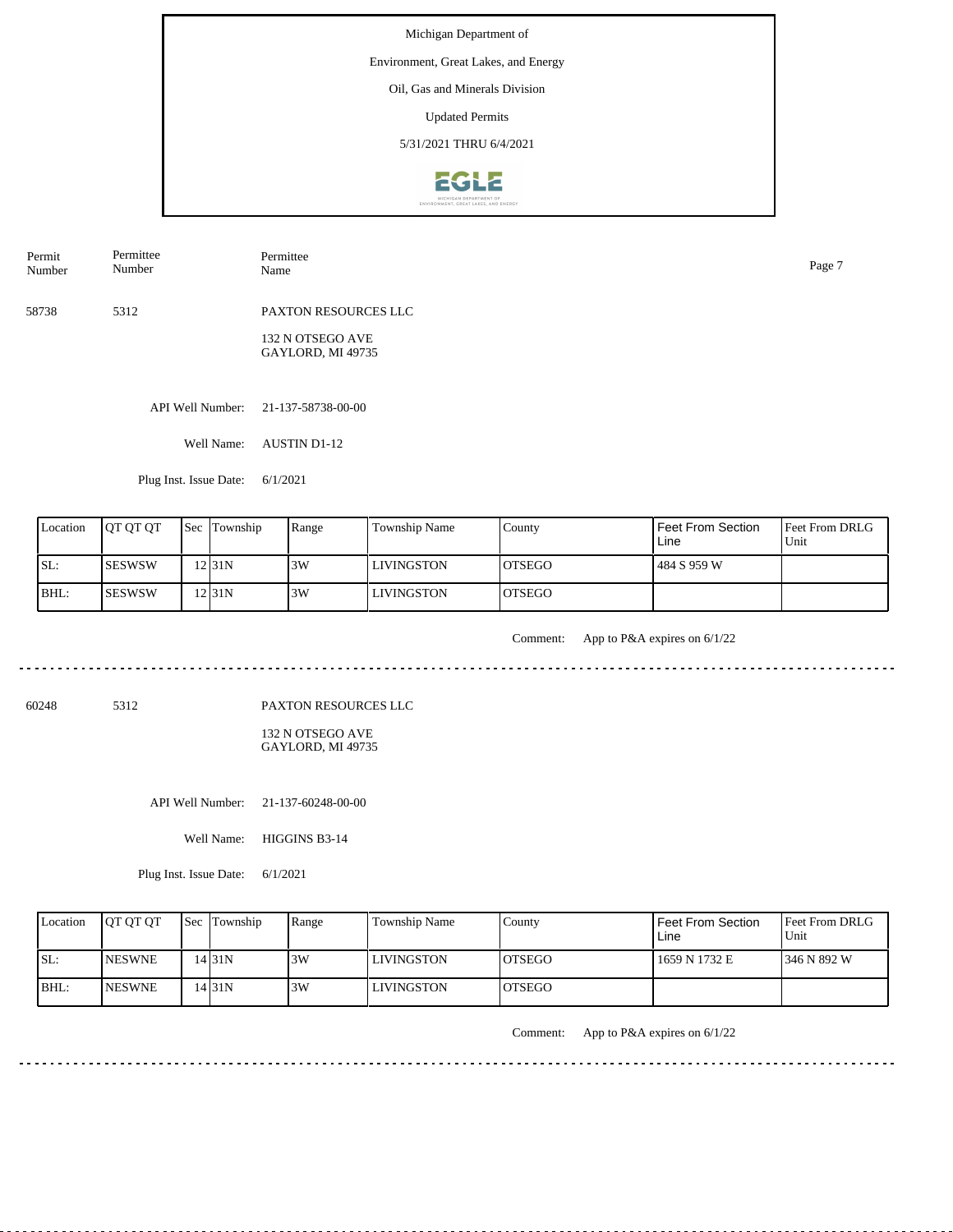Michigan Department of Environment, Great Lakes, and Energy Oil, Gas and Minerals Division Updated Permits 5/31/2021 THRU 6/4/2021**EGLE** 

API Well Number: 21-137-60281-00-00 Well Name: HIGGINS A4-14 Plug Inst. Issue Date: 6/1/2021 True Vertical Depth: 1103 60281 5312 PAXTON RESOURCES LLC 132 N OTSEGO AVE GAYLORD, MI 49735 Permit Number Permittee Number Permittee Name Page 8

| Location | <b>OT OT OT</b> | 'Sec | Township | Range | Township Name     | County         | <b>Feet From Section</b><br>Line | <b>IFeet From DRLG</b><br>Unit |
|----------|-----------------|------|----------|-------|-------------------|----------------|----------------------------------|--------------------------------|
| SL:      | <b>NWNENE</b>   |      | !4 31 N  | 3W    | <b>LIVINGSTON</b> | IOTSEGO        | 172 N 1203 E                     |                                |
| BHL:     | <b>NWNENE</b>   |      | !4 31 N  | 3W    | LIVINGSTON        | <b>IOTSEGO</b> | 482 N 756 E                      | 1828 S 554 W                   |

<u>. . . . . . .</u>

Comment: App to P&A expires on 6/1/22

6067 2298

UNION OIL CO OF CALIFORNIA

2210 W. PINE RIVER RD. BRECKENRIDGE, MI 48615

API Well Number: 21-035-06067-00-00

Well Name: BICKNELL, JAMES S B-9

Plug Inst. Issue Date: 6/2/2021

| Location | <b>IOT OT OT</b> | <b>Sec Township</b> | Range | <b>Township Name</b> | County        | <b>Feet From Section</b><br>Line | <b>Feet From DRLG</b><br>Unit |
|----------|------------------|---------------------|-------|----------------------|---------------|----------------------------------|-------------------------------|
| ISL:     | <b>IN2NWSE</b>   | 28 19N              | 6W    | l REDDING            | <b>ICLARE</b> | 330 N 660 W                      |                               |
| IBHL:    | <b>IN2NWSE</b>   | 28 19N              | 6W    | l REDDING            | <b>CLARE</b>  |                                  |                               |

Comment: App to Re-P&A expires on 6/2/22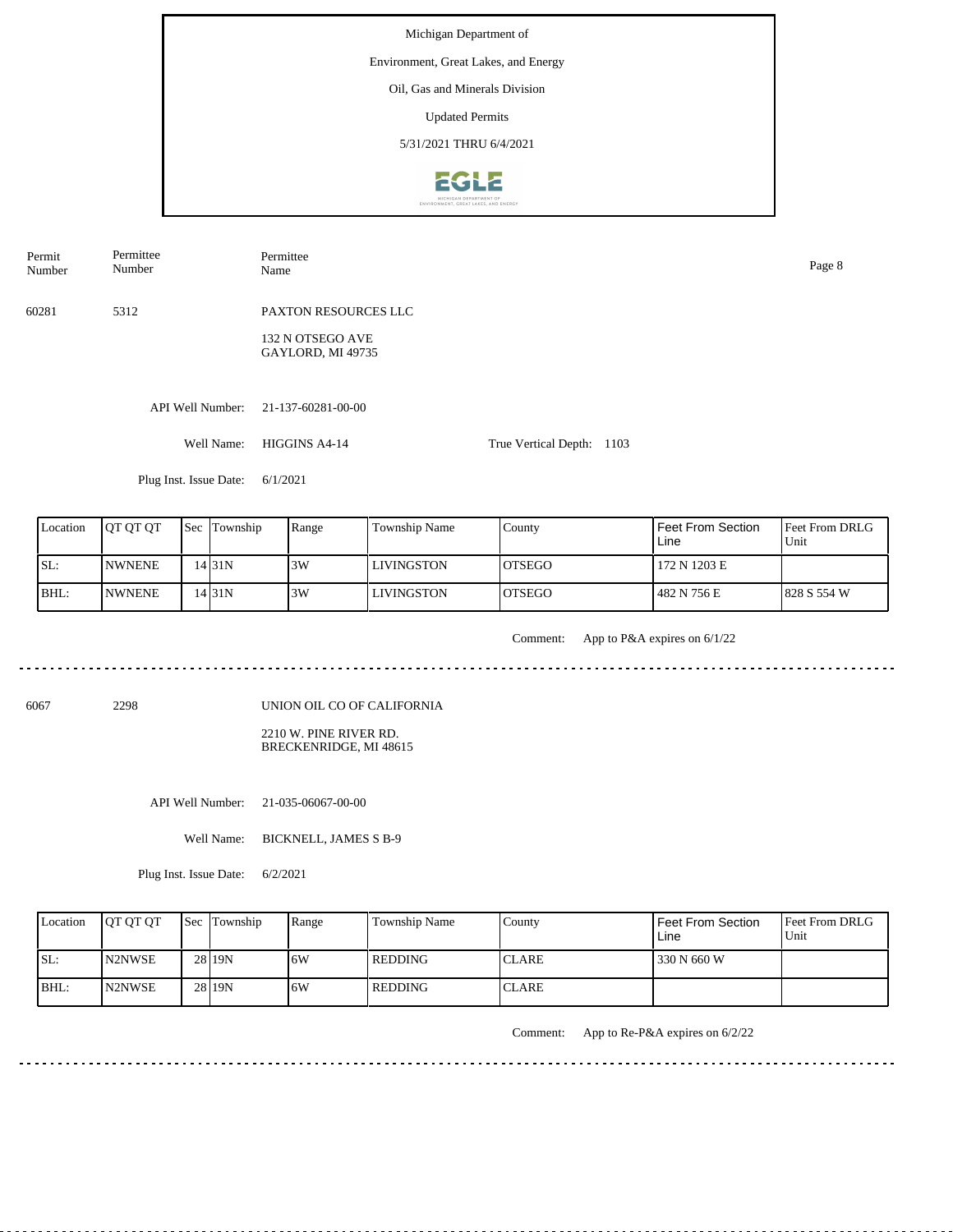Environment, Great Lakes, and Energy

#### Oil, Gas and Minerals Division

Updated Permits

5/31/2021 THRU 6/4/2021



Permit Number Permittee Number Permittee Name Page 9

#### **APPLICATIONS TO CHANGE WELL STATUS:**

28161 7772 LAMBDA ENERGY RESOURCES LLC 12012 Wickchester Suite 300 Houston, TX 77079 USA

API Well Number: 21-055-28161-00-00

Well Name: STATE UNION 1-8

Approval Date: 6/3/2021

| Location | <b>IOT OT OT</b> | <b>Sec</b> | Township          | Range | <b>Township Name</b> | County                 | I Feet From Section<br>Line | <b>IFeet From DRLG</b><br>Unit |
|----------|------------------|------------|-------------------|-------|----------------------|------------------------|-----------------------------|--------------------------------|
| SL:      | ISWNWSE          |            | 8 <sub>26</sub> N | 9W    | <b>UNION</b>         | <b>IGRAND TRAVERSE</b> | 1 890 N 330 W               | 1890 N 330 W                   |
| BHL:     | ISWNWSE          |            | 8 <sub>26</sub> N | 19W   | <b>UNION</b>         | <b>IGRAND TRAVERSE</b> |                             |                                |

Proposed Rework: Temporarily Abandoned Comment: ACOWS for TA expires on 3/31/22

<u>eeseseseses</u>

<u>e e e e e e e e e e</u>

29433 6310

#### CORE ENERGY LLC

#### 1011 NOTEWARE DRIVE TRAVERSE CITY, MI 49686

API Well Number: 21-137-29433-00-00

Well Name: STATE CHARLTON 1-27

True Vertical Depth: 5407

Approval Date: 5/21/2021

| Location | <b>IOT OT OT</b> | 'Sec | Township            | Range | Township Name   | County         | l Feet From Section .<br>Line | <b>Feet From DRLG</b><br>Unit |
|----------|------------------|------|---------------------|-------|-----------------|----------------|-------------------------------|-------------------------------|
| SL:      | ISWSWNW          |      | 27 <sub>131</sub> N | 1W    | <b>CHARLTON</b> | <b>IOTSEGO</b> | 200 S 200 W                   |                               |
| BHL:     | ISWSWNW          |      | 27 <sub>131</sub> N | 1W    | <b>CHARLTON</b> | <b>IOTSEGO</b> | 2046 N 615 W                  | 1543 S 615 W                  |

Temporarily Abandoned

Proposed Rework: Temporarily Abandoned Comment: ACOWS for TA expires on 5/21/22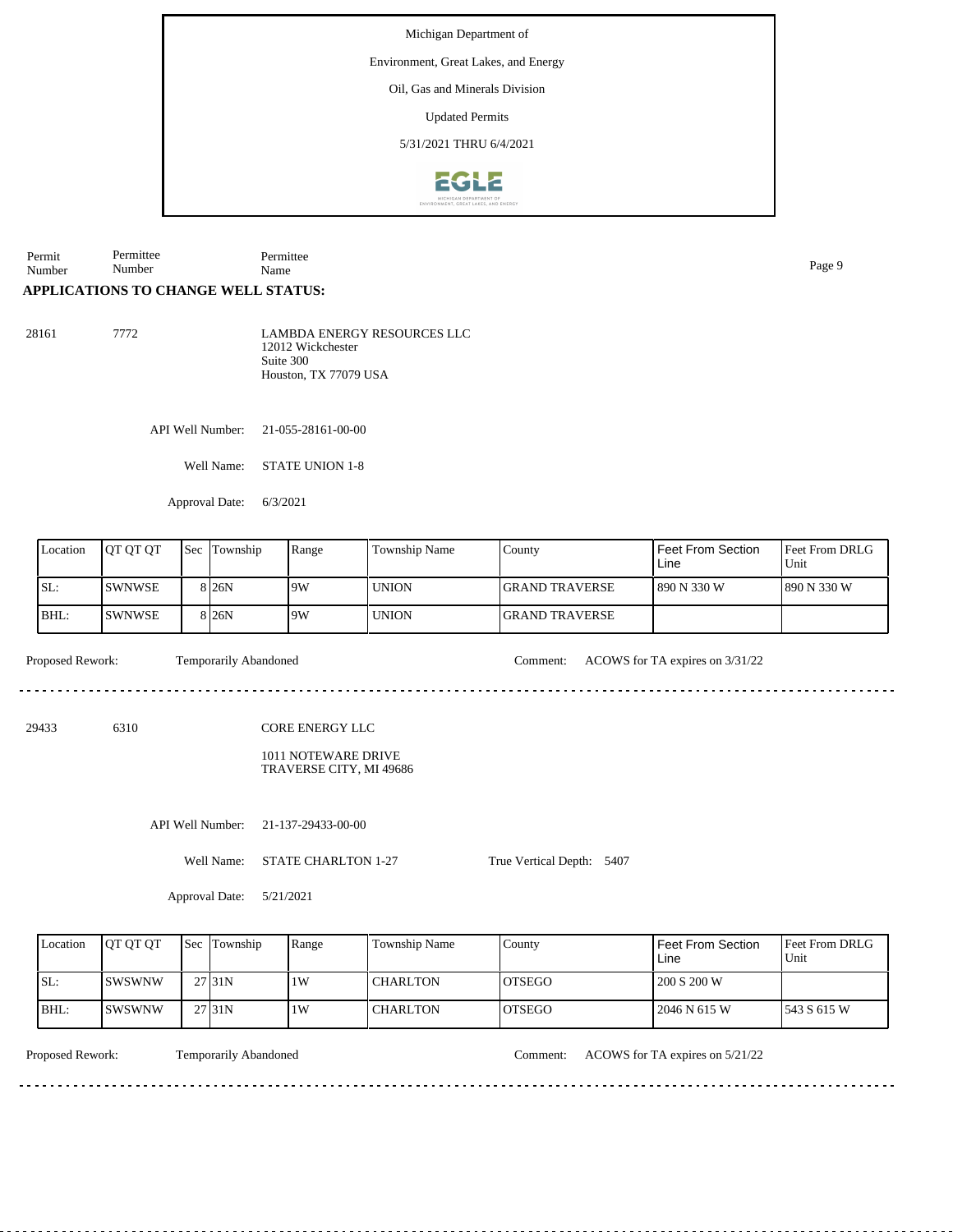Environment, Great Lakes, and Energy

## Oil, Gas and Minerals Division

Updated Permits

5/31/2021 THRU 6/4/2021



29871 7772 LAMBDA ENERGY RESOURCES LLC 12012 Wickchester Suite 300 Houston, TX 77079 USA Permit Number Permittee Number Permittee Name Page 10

API Well Number: 21-055-29871-00-00

Well Name: STATE WHITEWATER 2-28

Approval Date: 6/3/2021

| Location | <b>IOT OT OT</b> | <b>Sec</b> | Township          | Range | Township Name     | County                 | Feet From Section<br>Line | <b>Feet From DRLG</b><br>Unit |
|----------|------------------|------------|-------------------|-------|-------------------|------------------------|---------------------------|-------------------------------|
| ISL:     | ISWSWNW          |            | 28 27N            | 9W    | WHITEWATER        | <b>IGRAND TRAVERSE</b> | l 88 S 557 W              | 1232 N 557 W                  |
| BHL:     | <b>SWSWNW</b>    |            | 28 <sub>27N</sub> | 19W   | <b>WHITEWATER</b> | <b>IGRAND TRAVERSE</b> |                           |                               |

Proposed Rework: Temporarily Abandoned Comment: ACOWS for TA expires on  $3/31/22$ 

 $\mathcal{L}^{\mathcal{L}}\left( \mathcal{L}^{\mathcal{L}}\left( \mathcal{L}^{\mathcal{L}}\right) \right) =\mathcal{L}^{\mathcal{L}}\left( \mathcal{L}^{\mathcal{L}}\right)$ 

<u>. . . . . . . . . . .</u>

32438 7772

LAMBDA ENERGY RESOURCES LLC 12012 Wickchester Suite 300 Houston, TX 77079 USA

API Well Number: 21-055-32438-00-00

Well Name: STATE WHITEWATER 1-20

Approval Date: 6/3/2021

| Location | <b>IOT OT OT</b> | <b>Sec Township</b> | Range | Township Name     | County                 | <b>Feet From Section</b><br>∟ine | <b>Feet From DRLG</b><br>Unit |
|----------|------------------|---------------------|-------|-------------------|------------------------|----------------------------------|-------------------------------|
| ISL:     | <b>ISENENE</b>   | 20 <sub>27N</sub>   | 9W    | <b>WHITEWATER</b> | <b>IGRAND TRAVERSE</b> | 1250 N 460 E                     | 1250 N 460 E                  |
| BHL:     | <b>ISENENE</b>   | 20 <sub>127N</sub>  | 9W    | WHITEWATER        | <b>IGRAND TRAVERSE</b> |                                  |                               |

Proposed Rework: Temporarily Abandoned Comment: ACOWS for TA expires on  $3/31/22$ 

<u>. . . . . . . .</u>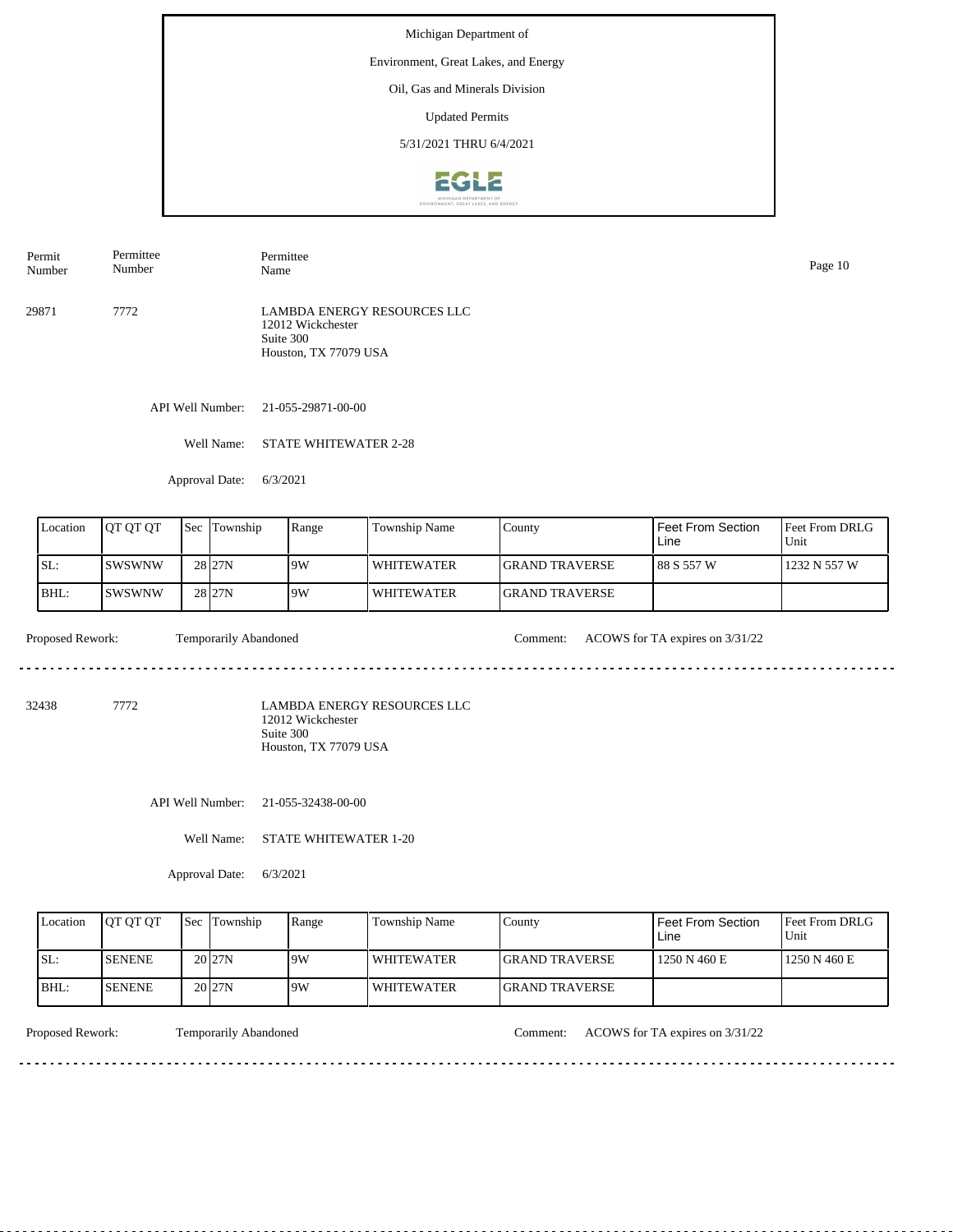Michigan Department of Environment, Great Lakes, and Energy Oil, Gas and Minerals Division Updated Permits 5/31/2021 THRU 6/4/20212612

Permittee Permit Permittee Number Name Page 11 Number 32550 7772 LAMBDA ENERGY RESOURCES LLC 12012 Wickchester Suite 300 Houston, TX 77079 USA API Well Number: 21-055-32474-03-00 Well Name: WEBER ET AL 5-21C True Vertical Depth: 6527 Approval Date: 6/3/2021 Feet From Section Location | QT QT QT | Sec | Township | Range | Township Name Sec Township County Feet From DRLG Line Unit SL: SWNWSW 11W MAYFIELD GRAND TRAVERSE 1027 N 68 W 22 25N BHL: SENESE 21 25N 11W MAYFIELD GRAND TRAVERSE 828 N 563 E 497 S 762 W Proposed Rework: Temporarily Abandoned Comment: ACOWS for TA expires on  $3/31/22$ Temporarily Abandoned <u>. . . . . . . . . .</u> 35181 7772 LAMBDA ENERGY RESOURCES LLC 12012 Wickchester Suite 300 Houston, TX 77079 USA API Well Number: 21-055-29870-02-00 Well Name: STATE WHITEWATER 2-29A True Vertical Depth: 6200 Approval Date: 6/3/2021

| Location | <b>OT OT OT</b> | <b>Sec Township</b> | Range | <b>Township Name</b> | County                 | I Feet From Section<br>Line | <b>Feet From DRLG</b><br>Unit |
|----------|-----------------|---------------------|-------|----------------------|------------------------|-----------------------------|-------------------------------|
| ISL:     | <b>INESWSE</b>  | 29 <sub>27N</sub>   | 9W    | <b>WHITEWATER</b>    | <b>IGRAND TRAVERSE</b> | 1810 S 1115 W               |                               |
| BHL:     | <b>INESWSE</b>  | 29 <sub>27N</sub>   | 9W    | <b>WHITEWATER</b>    | <b>IGRAND TRAVERSE</b> | 1840 S 1122 W               | 484 N 1122 W                  |

Temporarily Abandoned

Proposed Rework: Temporarily Abandoned Comment: ACOWS for TA expires on  $3/31/22$ 

<u>. . . . . . . . .</u>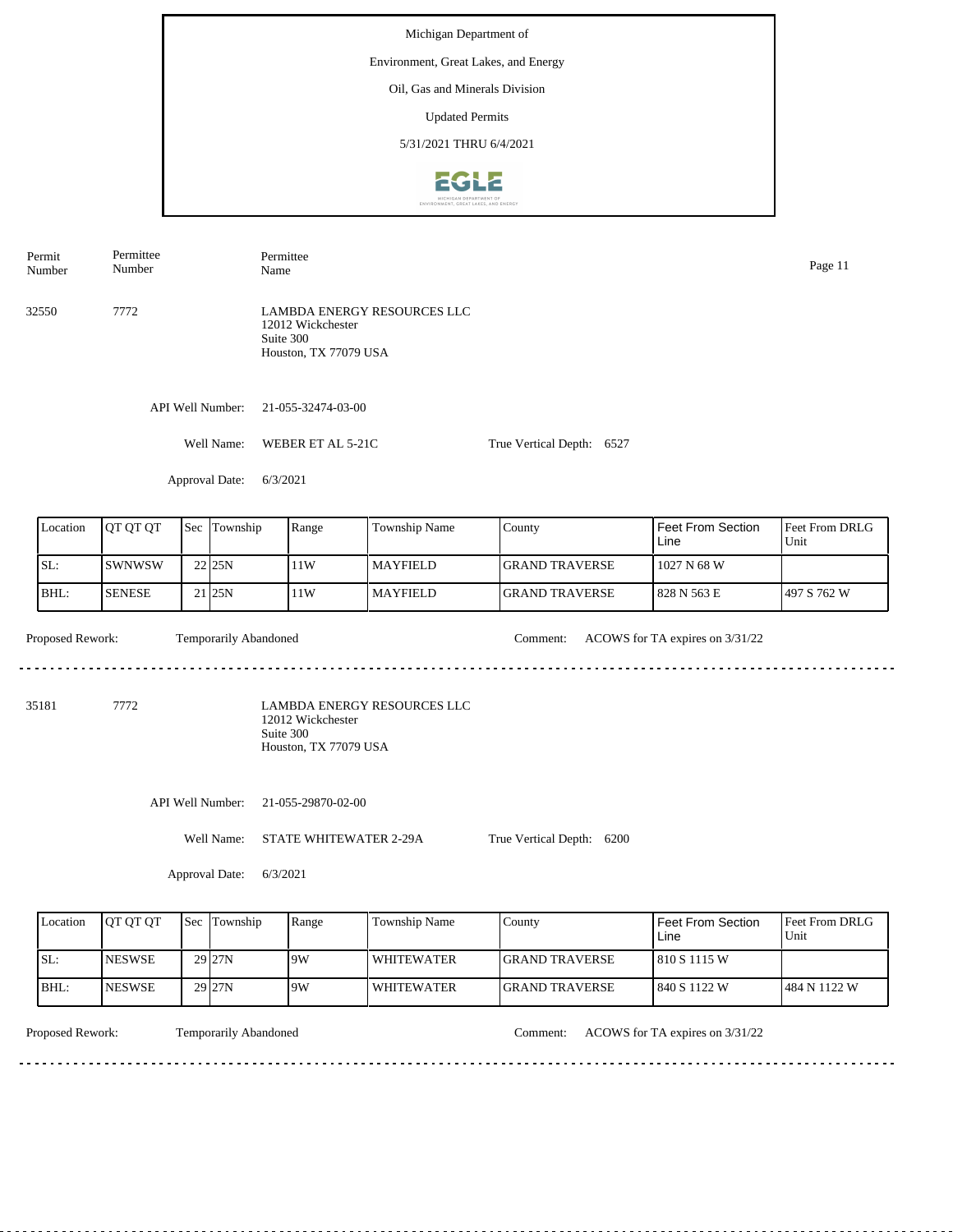Environment, Great Lakes, and Energy

## Oil, Gas and Minerals Division

Updated Permits

5/31/2021 THRU 6/4/2021



Permit Number Permittee Number Permittee Name Page 12

40493 7772 LAMBDA ENERGY RESOURCES LLC 12012 Wickchester Suite 300 Houston, TX 77079 USA

API Well Number: 21-055-40493-00-00

Well Name: STATE WHITEWATER 1-30

Approval Date: 6/3/2021

| Location | <b>JOT OT OT</b> | l Sec | Township           | Range | Township Name     | County                 | Feet From Section<br>Line | Feet From DRLG<br>Unit |
|----------|------------------|-------|--------------------|-------|-------------------|------------------------|---------------------------|------------------------|
| SL:      | INWNWSE          |       | 30 <sub>127N</sub> | 19W   | <b>WHITEWATER</b> | <b>IGRAND TRAVERSE</b> | 1525 N 175 W              | 1525 N 1151 E          |
| BHL:     | INWNWSE          |       | 30 <sub>127N</sub> | 9W    | <b>WHITEWATER</b> | <b>IGRAND TRAVERSE</b> |                           |                        |

<u>. . . . . . . . . .</u>

Proposed Rework: Temporarily Abandoned Comment: ACOWS for TA expires on  $3/31/22$ 

41545 6361

RIVERSIDE ENERGY MICHIGAN LLC 10691 EAST CARTER ROAD SUITE 201 TRAVERSE CITY, MI 49684

API Well Number: 21-137-41545-00-00

Well Name: STATE CHESTER B4-1

True Vertical Depth: 1357

Approval Date: 6/2/2021

| Location | <b>IOT OT OT</b> | <b>Sec Township</b> | Range | <b>Township Name</b> | County         | l Feet From Section<br>Line | <b>Feet From DRLG</b><br>Unit |
|----------|------------------|---------------------|-------|----------------------|----------------|-----------------------------|-------------------------------|
| ISL:     | <b>ISWSENE</b>   | 130N                | 2W    | <b>CHESTER</b>       | <b>IOTSEGO</b> | 125 S 1161 E                |                               |
| IBHL:    | ISWSENE          | 130N                | 2W    | <b>CHESTER</b>       | <b>IOTSEGO</b> | l 542 S 796 E               | 1542 S 490 W                  |

<u>. . . . . . . . . .</u>

Temporarily Abandoned

Proposed Rework: Temporarily Abandoned Comment: ACOWS for TA expires on 6/2/22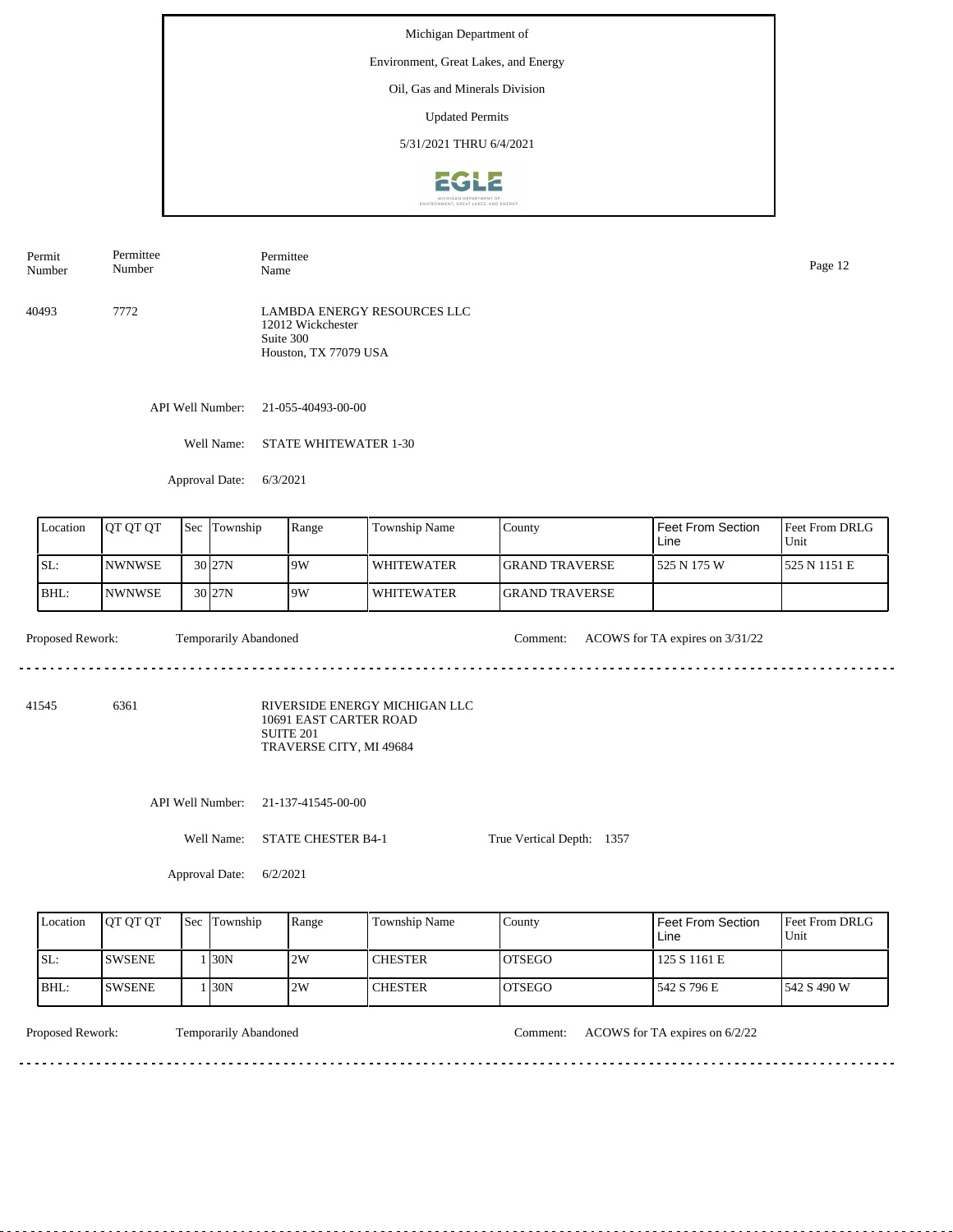Environment, Great Lakes, and Energy

### Oil, Gas and Minerals Division

Updated Permits

5/31/2021 THRU 6/4/2021



| Permit<br>Number | Permittee<br>Number | Permittee<br>Name                                                                               | Page 13 |
|------------------|---------------------|-------------------------------------------------------------------------------------------------|---------|
| 41571            | 6361                | RIVERSIDE ENERGY MICHIGAN LLC<br>10691 EAST CARTER ROAD<br>SUITE 201<br>TRAVERSE CITY, MI 49684 |         |
|                  | A DI Wall Number    | 21.127.41571.00.00                                                                              |         |

Well Number: 21-137-41571-00-00

Well Name: STATE CHESTER B3-1 True Vertical Depth: 1359

Approval Date: 6/2/2021

| Location | <b>OT OT OT</b> | 'Sec | Township | Range | Township Name  | County         | Feet From Section<br>Line | <b>Feet From DRLG</b><br>Unit |
|----------|-----------------|------|----------|-------|----------------|----------------|---------------------------|-------------------------------|
| SL:      | <b>ISESWNE</b>  |      | 130N     | 2W    | <b>CHESTER</b> | IOTSEGO        | 125 S 1161 W              |                               |
| IBHL:    | ISWSWNE         |      | 130N     | 2W    | <b>CHESTER</b> | <b>IOTSEGO</b> | 380 S 477 W               | 1380 S 477 W                  |

<u>. . . . . . . . . . . . . . . . . . .</u>

Temporarily Abandoned

 $- - - - - -$ 

Proposed Rework: Temporarily Abandoned Comment: ACOWS for TA expires on 6/2/22

<u>. . . . . . . . . . . . . . . . . . .</u>

<u>. . . . . . . . . . .</u>

41682 6361

RIVERSIDE ENERGY MICHIGAN LLC 10691 EAST CARTER ROAD SUITE 201 TRAVERSE CITY, MI 49684

API Well Number: 21-137-41682-00-00

Well Name: TOMASKI & FOX 24-19

Approval Date: 6/2/2021

| Location | <b>IOT OT OT</b> | <b>Sec Township</b> | Range | Township Name   | County         | Feet From Section<br>Line | <b>Feet From DRLG</b><br>Unit |
|----------|------------------|---------------------|-------|-----------------|----------------|---------------------------|-------------------------------|
| ISL:     | <b>ISWSESW</b>   | 19 <sub>30N</sub>   | 1 W   | <b>CHARLTON</b> | <b>IOTSEGO</b> | 400 S 395 W               | 1400 S 395 W                  |
| IBHL:    | ISWSESW          | 19 <sub>30N</sub>   | 1 W   | <b>CHARLTON</b> | <b>IOTSEGO</b> |                           |                               |

Proposed Rework: Temporarily Abandoned Comment: ACOWS for TA expires on 6/2/22

<u>. . . . . . .</u>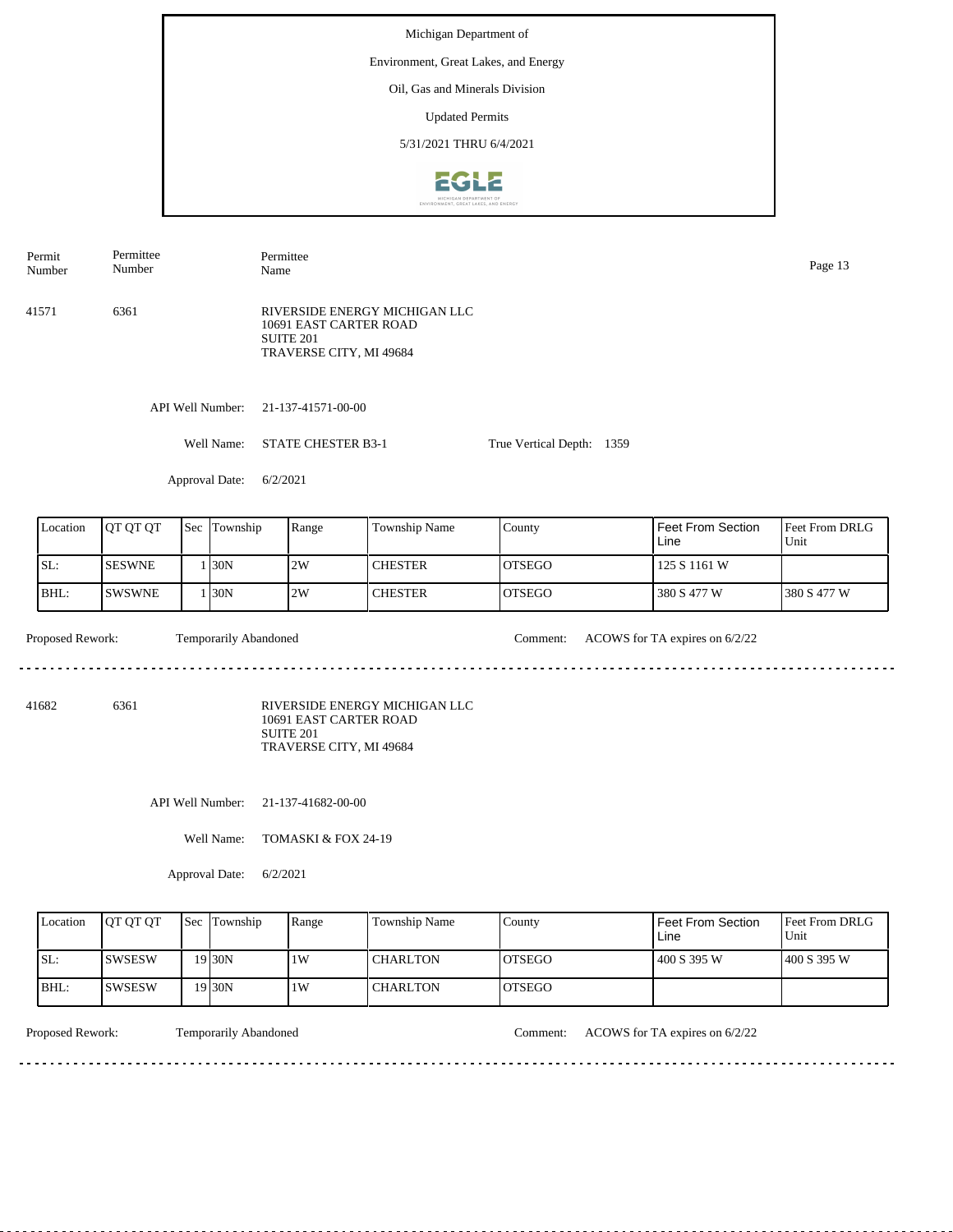Environment, Great Lakes, and Energy

# Oil, Gas and Minerals Division

Updated Permits

5/31/2021 THRU 6/4/2021



| Permit | Permittee | Permittee                                                                                       | Page 14 |
|--------|-----------|-------------------------------------------------------------------------------------------------|---------|
| Number | Number    | Name                                                                                            |         |
| 41691  | 6361      | RIVERSIDE ENERGY MICHIGAN LLC<br>10691 EAST CARTER ROAD<br>SUITE 201<br>TRAVERSE CITY, MI 49684 |         |

API Well Number: 21-137-41691-00-00

Well Name: FPI B2-20

Approval Date: 6/2/2021

| Location | <b>IOT OT OT</b> | <b>Sec</b> | <b>Township</b>    | Range | Township Name | County         | <b>Feet From Section</b><br>Line | Feet From DRLG<br>Unit |
|----------|------------------|------------|--------------------|-------|---------------|----------------|----------------------------------|------------------------|
| ISL:     | <b>INESENW</b>   |            | 20 <sub>30</sub> N | 2W    | l CHESTER     | IOTSEGO        | 737 S 585 E                      | 1576 N 585 E           |
| BHL:     | <b>NESENW</b>    |            | 20 <sub>30</sub> N | 2W    | l CHESTER     | <b>IOTSEGO</b> |                                  |                        |

Proposed Rework: Temporarily Abandoned Comment: ACOWS for TA expires on 6/2/22  $- - - - - -$ 

41691 6361

RIVERSIDE ENERGY MICHIGAN LLC 10691 EAST CARTER ROAD SUITE 201 TRAVERSE CITY, MI 49684

API Well Number: 21-137-41691-01-00

Well Name: FPI B2-20

Approval Date: 6/2/2021

| Location | <b>IOT OT OT</b> | <b>Sec Township</b> | Range | Township Name  | County         | Feet From Section<br>∟ine | <b>Feet From DRLG</b><br>Unit |
|----------|------------------|---------------------|-------|----------------|----------------|---------------------------|-------------------------------|
| ISL:     | <b>INESENW</b>   | 20 <sub>30</sub> N  | 2W    | <b>CHESTER</b> | IOTSEGO        | 737 S 585 E               | 576 N 585 E                   |
| IBHL:    | <b>INESENW</b>   | 20 <sub>30</sub> N  | 2W    | <b>CHESTER</b> | <b>IOTSEGO</b> |                           |                               |

<u>. . . . . . . . .</u>

Proposed Rework: Temporarily Abandoned Comment: ACOWS for TA expires on 6/2/22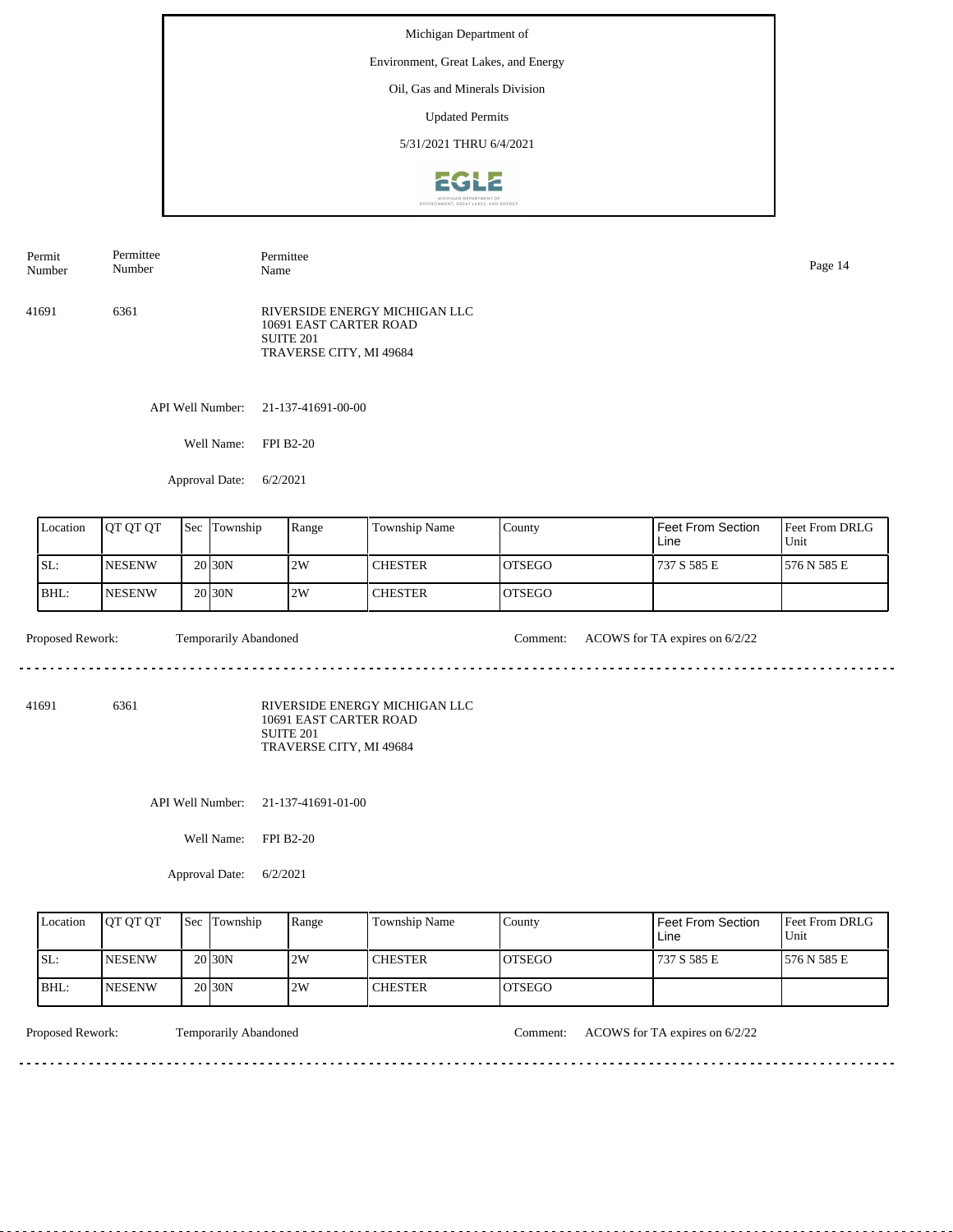Environment, Great Lakes, and Energy

## Oil, Gas and Minerals Division

Updated Permits

5/31/2021 THRU 6/4/2021



45767 6361 RIVERSIDE ENERGY MICHIGAN LLC 10691 EAST CARTER ROAD SUITE 201 TRAVERSE CITY, MI 49684 Permit Number Permittee Number Permittee Name Page 15

API Well Number: 21-137-45767-00-00

Well Name: CLARK, HELEN ET AL C1-1

Approval Date: 6/2/2021

| Location | <b>OT QT QT</b> | <b>Sec</b> | Township        | Range | Township Name  | County         | Feet From Section<br>Line | <b>Feet From DRLG</b><br>Unit |
|----------|-----------------|------------|-----------------|-------|----------------|----------------|---------------------------|-------------------------------|
| SL:      | INWNWSW         |            | $^{\circ}$ 130N | 2W    | <b>CHESTER</b> | IOTSEGO        | 330 N 400 W               | 1330 N 400 W                  |
| BHL:     | INWNWSW         |            | ' I30N          | 2W    | <b>CHESTER</b> | <b>IOTSEGO</b> |                           |                               |

 $\mathcal{L}^{\mathcal{L}}\left( \mathcal{L}^{\mathcal{L}}\left( \mathcal{L}^{\mathcal{L}}\right) \right) =\mathcal{L}^{\mathcal{L}}\left( \mathcal{L}^{\mathcal{L}}\right)$ 

Proposed Rework: Temporarily Abandoned Comment: ACOWS for TA expires on 6/2/22

45791 6361

RIVERSIDE ENERGY MICHIGAN LLC 10691 EAST CARTER ROAD SUITE 201 TRAVERSE CITY, MI 49684

API Well Number: 21-137-45791-00-00

Well Name: WOLFE TRUSTS B3-14

Approval Date: 6/2/2021

| Location | <b>OT OT OT</b> | <b>Sec</b> Township | Range | Township Name  | County         | Feet From Section<br>Line | <b>Feet From DRLG</b><br>Unit |
|----------|-----------------|---------------------|-------|----------------|----------------|---------------------------|-------------------------------|
| ISL:     | <b>ISWSWNE</b>  | 14130N              | 2W    | <b>CHESTER</b> | IOTSEGO        | 551 S 432 W               | 1551 S 432 W                  |
| IBHL:    | <b>ISWSWNE</b>  | 4130N               | 2W    | <b>CHESTER</b> | <b>IOTSEGO</b> |                           |                               |

<u>. . . . . . . .</u>

Proposed Rework: Temporarily Abandoned Comment: ACOWS for TA expires on 6/2/22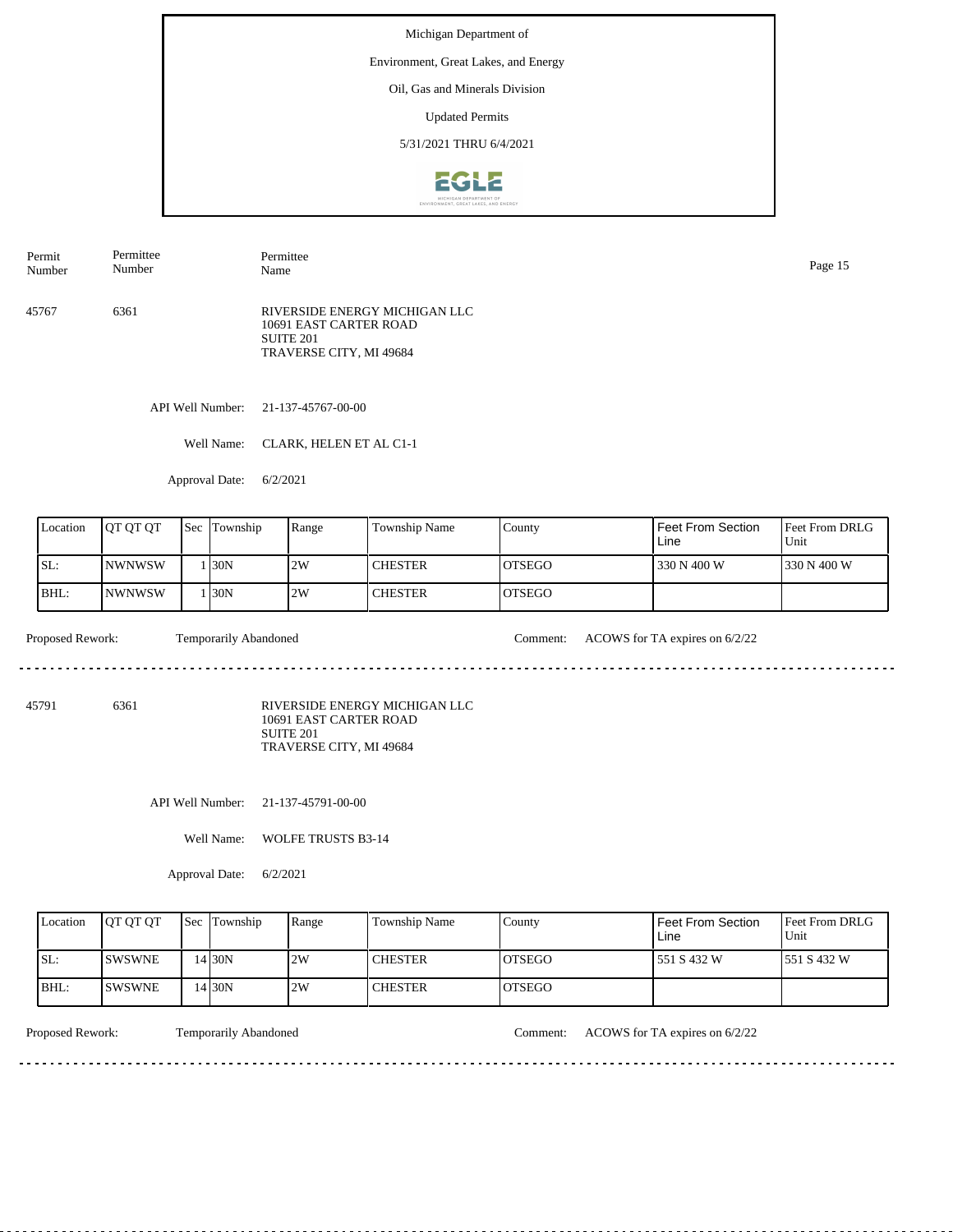Environment, Great Lakes, and Energy

## Oil, Gas and Minerals Division

Updated Permits

5/31/2021 THRU 6/4/2021



API Well Number: 21-091-60757-01-00 Well Name: FRYE 3-25A True Vertical Depth: 3332 60784 5320 SAVOY ENERGY LP 920 HASTINGS STREET, SUITE A PO BOX 1560 TRAVERSE CITY, MI 49685-1560 Permit Number Permittee Number Permittee Name Page 16

Approval Date: 5/28/2021

Feet From DRLG Unit 448 N 428 E 856 N 263 E 448 N 909 W Feet From Section Line County LENAWEE LENAWEE Location QT QT QT Sec Township Range Township Name SL: BHL: SENENE NENWNW Sec Township 26 6S 25 6S 3E 3E ADRIAN ADRIAN

Proposed Rework: ACOWS to Perforate and Test Current Formation Comment: ACOWS to perf and test in the current formation (Trenton) ACOWS to Perforate and Test Current Formation Comment: expires on 5/28/22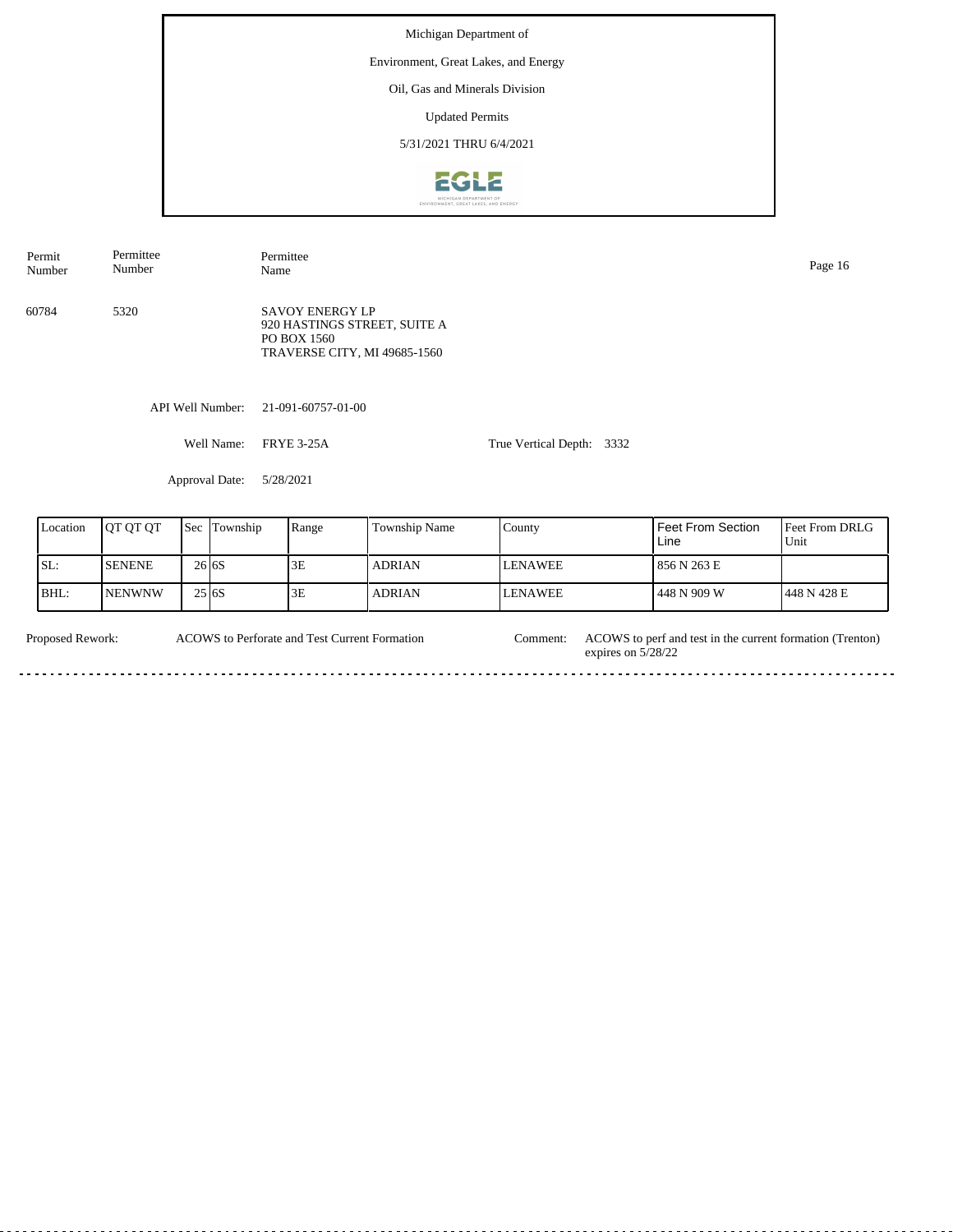Environment, Great Lakes, and Energy

## Oil, Gas and Minerals Division

Updated Permits

5/31/2021 THRU 6/4/2021



| Permit<br>Number | Permittee<br>Number      | Permittee<br>Name                                                                                     | Page 17 |
|------------------|--------------------------|-------------------------------------------------------------------------------------------------------|---------|
|                  | PERMIT TERMINATIONS:     |                                                                                                       |         |
| 61313            | 5320                     | <b>SAVOY ENERGY LP</b><br>920 HASTINGS STREET, SUITE A<br>PO BOX 1560<br>TRAVERSE CITY, MI 49685-1560 |         |
|                  | API Well Number:         | 21-123-39916-05-00                                                                                    |         |
|                  | Well Name:               | <b>STATE NORWICH &amp; BULMER 1-</b><br>33 HD3                                                        |         |
|                  | <b>Termination Date:</b> | 4/24/2020                                                                                             |         |

| Location | <b>OT OT OT</b> | l Sec | <b>Township</b> | Range | Township Name  | Countv          | Feet From Section<br>Line | <b>Feet From DRLG</b><br>Unit |
|----------|-----------------|-------|-----------------|-------|----------------|-----------------|---------------------------|-------------------------------|
| SL:      | <b>SWNENW</b>   |       | 33 15N          | 11W   | <b>NORWICH</b> | <b>INEWAYGO</b> | 657 N 1779 W              |                               |
| BHL:     | <b>SWSENW</b>   |       | 33 15N          | 11W   | <b>NORWICH</b> | <b>INEWAYGO</b> | 2201 N 1784 W             | 1460 S 1784 W                 |

 $\ddot{\phantom{1}}$ 

 $\ddot{\phantom{1}}$  $\sim$   $\sim$   $\sim$   $\sim$ 

 $\sim$ 

 $\sim$   $\sim$   $\sim$ 

 $\sim$ 

 $\sim$   $\sim$   $\sim$ 

 $\sim$   $\sim$ 

 $\ddot{\phantom{1}}$ 

. . . . . . . . . . . . .

 $\sim 100$  km  $^{-1}$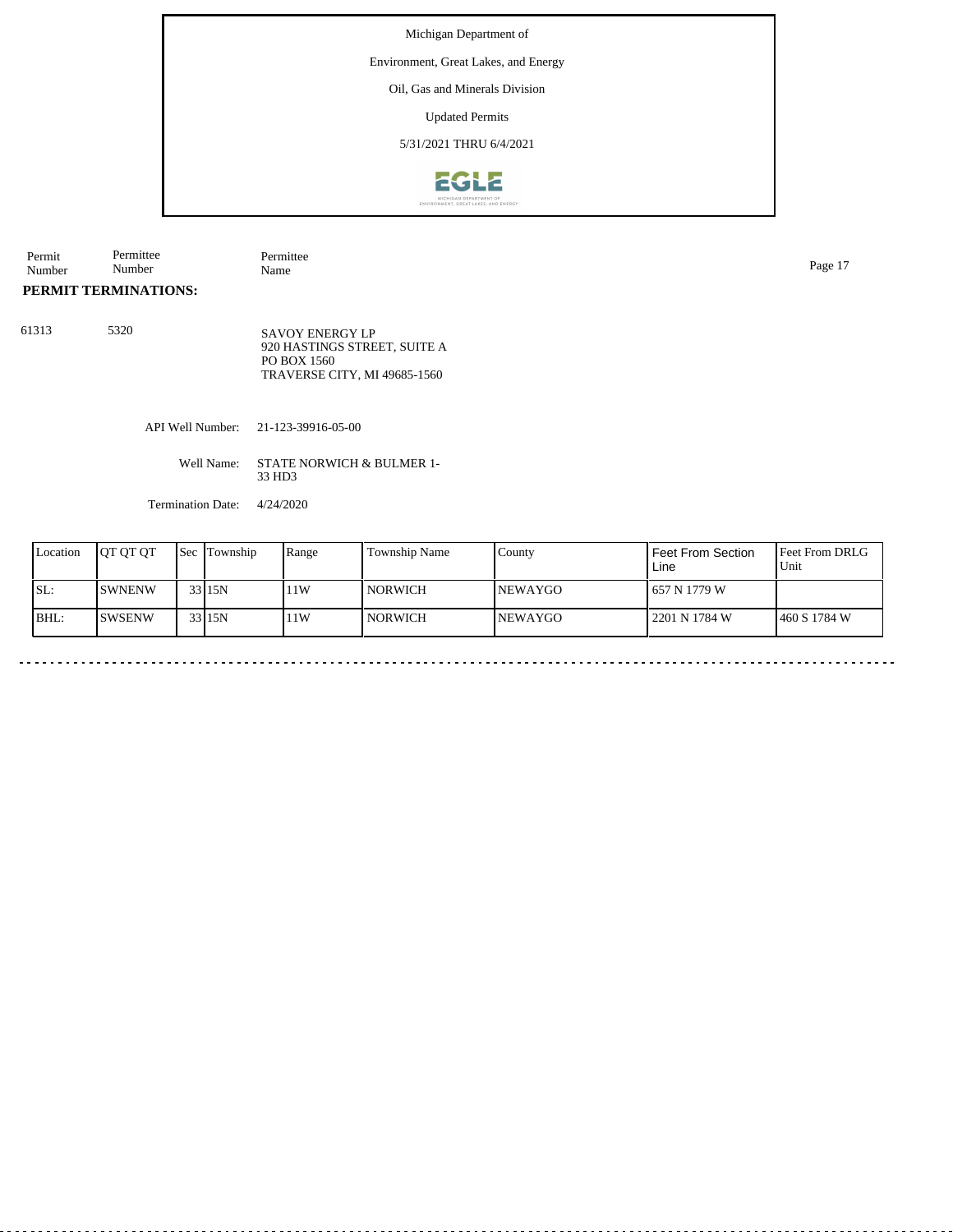Environment, Great Lakes, and Energy

## Oil, Gas and Minerals Division

Updated Permits

5/31/2021 THRU 6/4/2021



| Permit<br>Number | Permittee<br>Number           |  |                  | Permittee<br>Name |                                                                       |                                |                           |  |                   | Page 18     |  |
|------------------|-------------------------------|--|------------------|-------------------|-----------------------------------------------------------------------|--------------------------------|---------------------------|--|-------------------|-------------|--|
|                  | <b>TRANSFER OF OWNERSHIP:</b> |  |                  |                   |                                                                       |                                |                           |  |                   |             |  |
| 41269            | 7918                          |  |                  |                   | MY INVESTMENTS TOO LLC<br><b>800 NORTH STREET</b><br>HOWELL, MI 48843 |                                |                           |  |                   |             |  |
|                  |                               |  | API Well Number: |                   | 21-093-41269-00-00                                                    |                                |                           |  |                   |             |  |
|                  |                               |  | Well Name:       |                   | <b>SWAN 1-11</b>                                                      |                                | True Vertical Depth: 4201 |  |                   |             |  |
|                  | <b>Transfer Date:</b>         |  |                  | 6/2/2021          |                                                                       |                                |                           |  |                   |             |  |
|                  |                               |  | Previous Owner:  | LLC               |                                                                       | <b>LAMBDA ENERGY RESOURCES</b> |                           |  |                   |             |  |
| Location         | QT QT QT                      |  | Sec Township     |                   | Range                                                                 | Township Name                  | County                    |  | Feet From Section | Feet From D |  |

| Location | <b>IOT OT OT</b> | <b>Sec</b> | Township | Range | Township Name   | Countv            | l Feet From Section<br>Line | <b>Feet From DRLG</b><br>Unit |
|----------|------------------|------------|----------|-------|-----------------|-------------------|-----------------------------|-------------------------------|
| SL:      | <b>NWSENE</b>    |            | 11 I 2N  | 6Е    | <b>BRIGHTON</b> | <b>LIVINGSTON</b> | 1665 S 1270 E               |                               |
| BHL:     | <b>ISENWSE</b>   |            | 11 I 2N  | 6E    | <b>BRIGHTON</b> | <b>LIVINGSTON</b> | 705 N 755 W                 | 1605 S 555 E                  |

41269 7918

#### MY INVESTMENTS TOO LLC 800 NORTH STREET

HOWELL, MI 48843

API Well Number: 21-093-41269-01-00

Well Name: SWAN 1-11 HD1

True Vertical Depth: 3993

Transfer Date: 6/2/2021

Previous Owner: LAMBDA ENERGY RESOURCES LLC

Feet From DRLG Unit 1971 N 1018 E 2020 N 1285 E 677 S 2317 E Feet From Section Line County LIVINGSTON LIVINGSTON Location QT QT QT Sec Township Range Township Name SL: BHL: NWSENE NWSWSE Sec Township 11 2N 11 2N 6E 6E BRIGHTON BRIGHTON